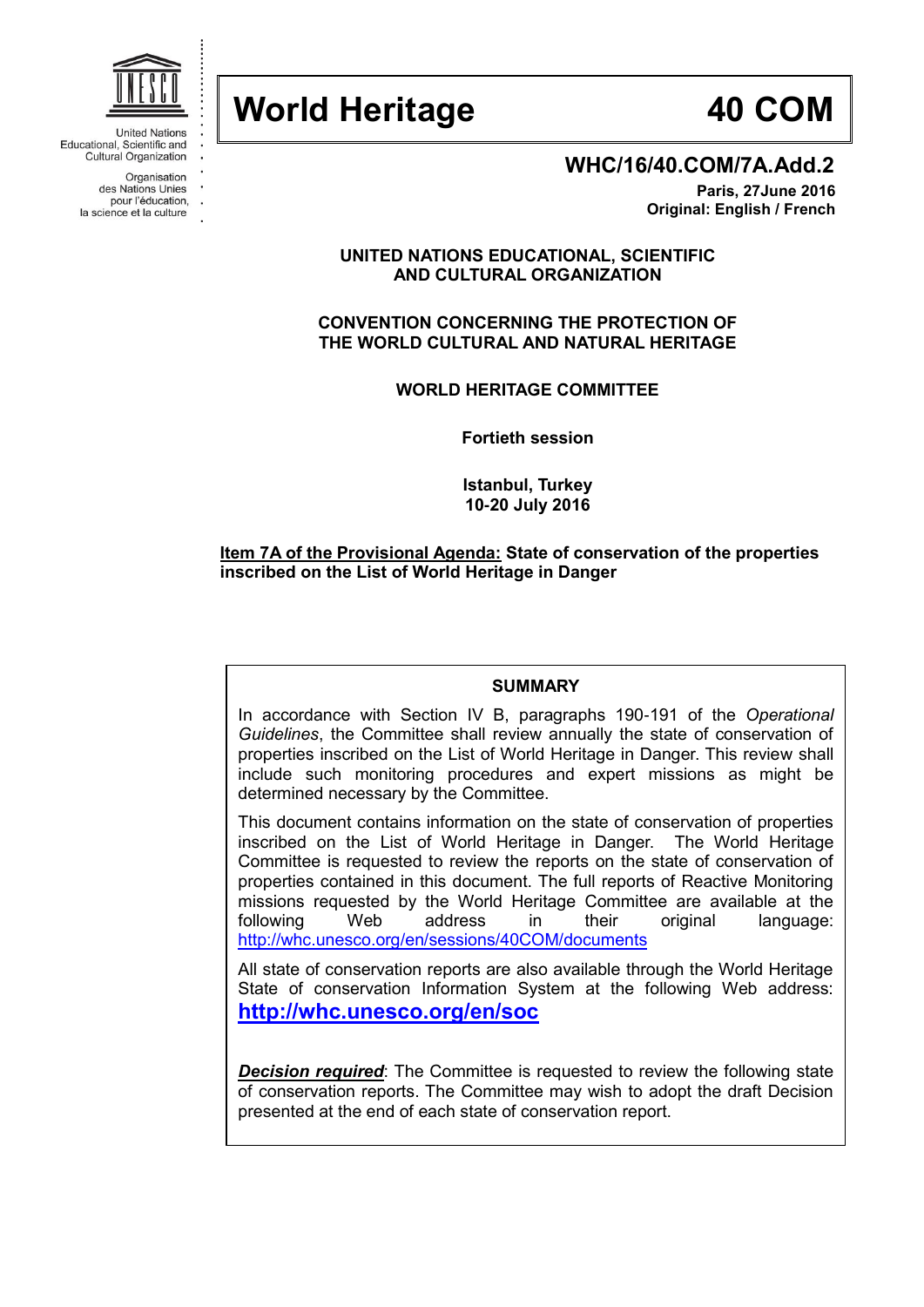# TABLE OF CONTENT

|  | 13. Old City of Jerusalem and its Walls (site proposed by Jordan) (C 148 rev) |  |
|--|-------------------------------------------------------------------------------|--|
|  |                                                                               |  |
|  |                                                                               |  |
|  |                                                                               |  |
|  |                                                                               |  |
|  |                                                                               |  |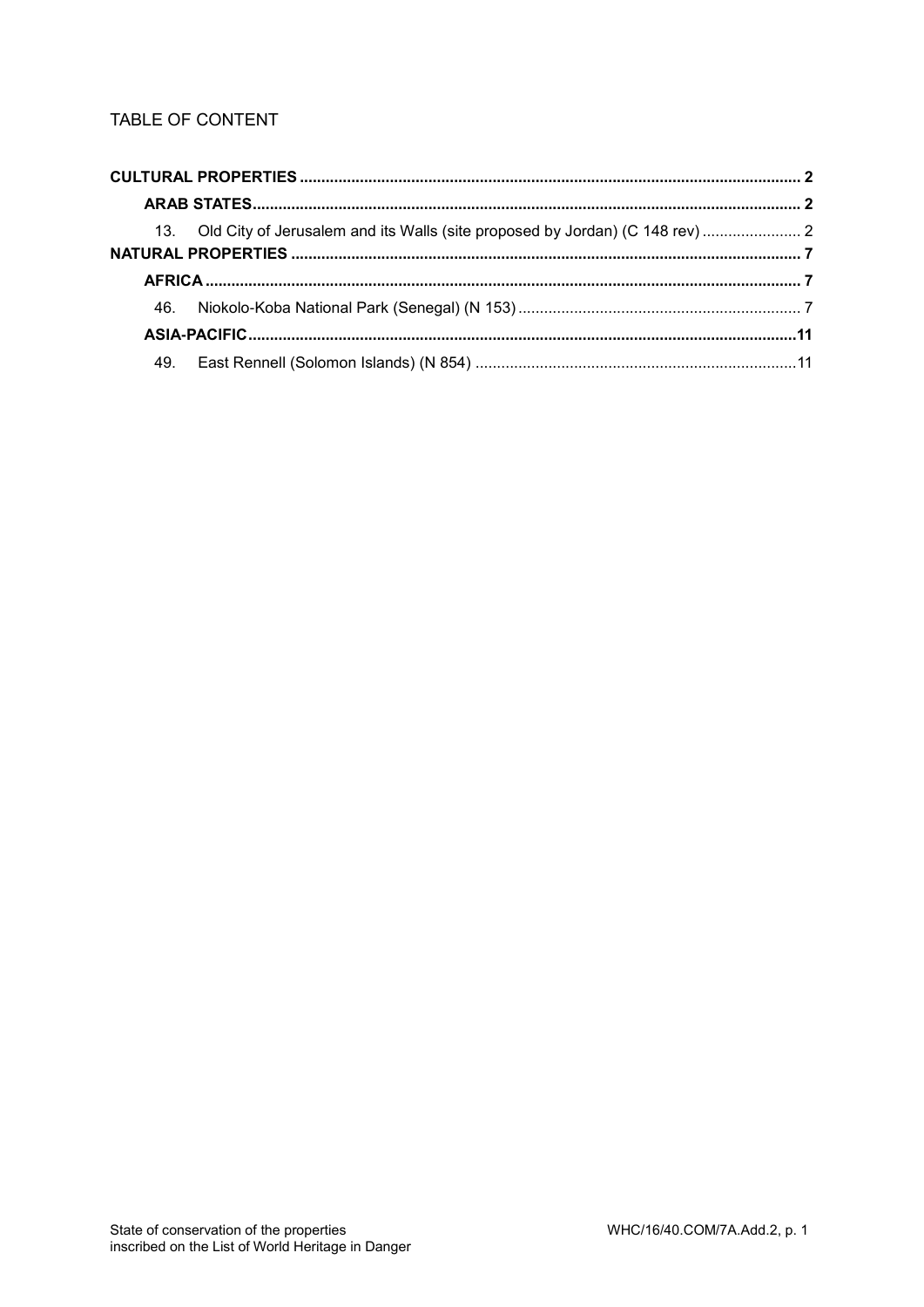# <span id="page-2-0"></span>**CULTURAL PROPERTIES**

# <span id="page-2-1"></span>**ARAB STATES**

# <span id="page-2-2"></span>**13. Old City of Jerusalem and its Walls (site proposed by Jordan) (C 148 rev)**

*Year of inscription on the World Heritage List* 1981

*Criteria* (ii)(iii)(vi)

*Year(s) of inscription on the List of World Heritage in Danger* 1982-present

*Threats for which the property was inscribed on the List of World Heritage in Danger*

(cf. Document CLT 82/CH/CONF.015/8)

"[…] the situation of this property corresponds to the criteria mentioned in the ICOMOS note and, in particular, to criteria (e) (significant loss of historical authenticity) and (f) (important loss of cultural significance) as far as "ascertained danger" is concerned, and to criteria (a) (modification of juridical status of the property diminishing the degree of its protection), (b) (lack of conservation policy) and (d) (threatening effects of town planning) as far as "potential danger" is concerned. […]"

*Desired state of conservation for the removal of the property from the List of World Heritage in Danger*  Not yet drafted

*Corrective measures identified*  Not yet identified

*Timeframe for the implementation of the corrective measures*  Not yet established

*Previous Committee Decisions* see page [http://whc.unesco.org/en/list/148/documents/](http://whc.unesco.org/en/list/148/documents)

#### *International Assistance*

Requests approved: 1 (from 1982-1982) Total amount approved: USD 100,000 For details, see page [http://whc.unesco.org/en/list/148/assistance/](http://whc.unesco.org/en/list/148/assistance)

#### *UNESCO Extra-budgetary Funds*

Total amount granted: approximately USD 5,000,000 (since 1988)

#### *Previous monitoring missions*

February-March 2004: World Heritage Centre/ICOMOS/ICCROM mission; from September 2005 to May 2008: 6 experts missions within the framework of the elaboration of the Action Plan for the Safeguarding of the Cultural Heritage of the Old City of Jerusalem; February-March 2007: special World Heritage Centre/ICOMOS/ICCROM mission sent by the Director-General of UNESCO for the issue of the Mughrabi ascent; August 2007, January and February 2008: missions for the application of the Reinforced Monitoring Mechanism; March and December 2009: World Heritage Centre missions; December 2013, October 2014, February 2015 and June 2015: project missions.

#### *Factors affecting the property identified in previous reports*

- Natural risk factors
- Lack of planning, governance and management processes
- Alteration of the urban and social fabric
- Impact of archaeological excavations
- Deterioration of monuments
- Urban environment and visual integrity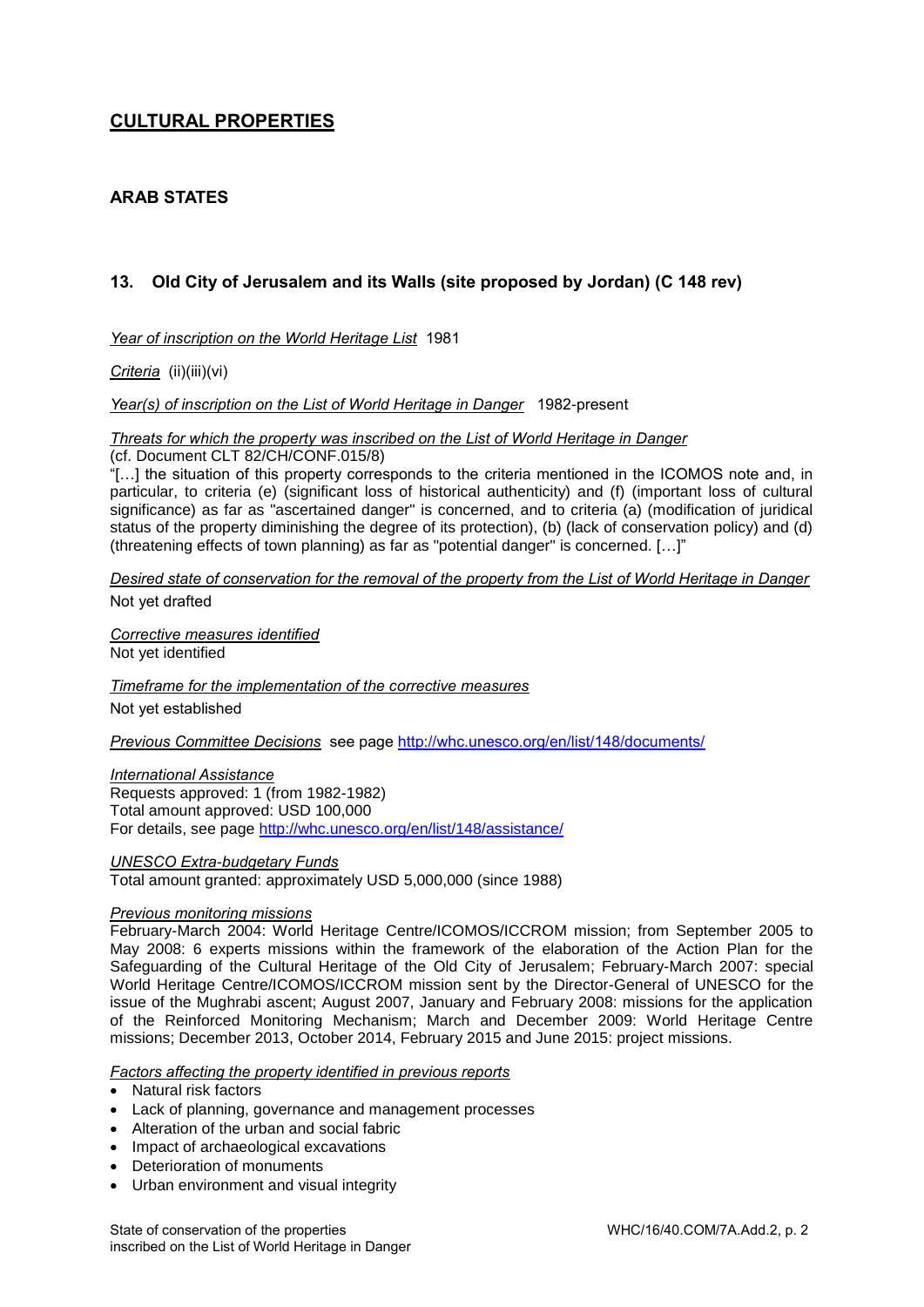#### • Traffic, access and circulation

#### *Illustrative material* see page<http://whc.unesco.org/en/list/148/>

#### *Current conservation issues*

The Old City of Jerusalem and its Walls (Site proposed by Jordan) was inscribed, as a holy city for Judaism, Christianity and Islam, on the World Heritage List in 1981. It has been further inscribed since 1982 on the List of World Heritage in Danger.

A report was provided to the World Heritage Centre by the Israeli Permanent Delegation to UNESCO on 1 February 2016. A joint report was provided to UNESCO by the Jordanian and Palestinian Permanent Delegations on 6 April 2016. These reports are available at [http://whc.unesco.org/en/list/148/documents/.](http://whc.unesco.org/en/list/148/documents/)

#### **I. Report by the Israeli authorities**

It is to be noted that since 1967, the Old City of Jerusalem has been *de facto* administered by the Israeli authorities. The report submitted on 1 February 2016 underlines that it refers only to new actions taken or ongoing processes in the areas inside the Walls of the Old City of Jerusalem – intra muros sites. The report presents a wide range of activities. Most of them are similar to those mentioned in the 2015 report and the previously reported activities are therefore not included in the present document. Updates are summarized hereunder:

#### **a) Overall plans and development**

Regarding town planning, the report informs about ongoing processes regarding the comprehensive local plan for the Jewish Quarter in the Old City which intends to set guidelines for the preservation and development of the quarter, as well as enhancing the value of its cultural, historical and archaeological assets. The report further informs that, in March 2015, the plan cleared compliance with threshold requirements of the Regional Planning committee.

Concerning residential block plans, "a professional summary of the research done so far, and which can serve as planning guidelines, has been published and will be submitted as well. All documents have been translated into Arabic to enhance the process of public participation."

The report furthermore provides a list of detailed schemes for the Old City, including notably the Tifferet Israel as well as the Liba (core) House.

Regarding physical infrastructure and design and execution, the report provides a list of upgrading of infrastructures.

The report also informs about implementation of the Old City Lighting masterplan around the Dormition Abbey on Mt. Zion as well as about Interpretation and Orientation Signage being added along main routes.

Furthermore, the report underlines that the four-year contract for Maintenance and Site Management in the Old City was renewed.

## **b) Archaeology and conservation activities**

The report indicates that ongoing conservation works on the Dome of the Rock include preservation of dome mosaics and marble tiles and that ongoing conservation was also conducted in Solomon's Stables. Conservation works were completed on the Eastern Wall.

The report also states that conservation activities included structural works in Ohel Yitzhak Synagogue, Western Wall tunnels conservation and cleaning works as well as cleaning and excavation of the large Mameluke pool.

Furthermore, the report indicates that various works of construction, restoration and maintenance were carried out at the St. Abraham convent.

It also provides information on conservation works and activities in the Old City and along its Walls, which includes development works at the promenade and garden, at the south of the Walls, graffiti cleaning, preliminary conservation actions in the Jewish Quarter as well as others maintenance and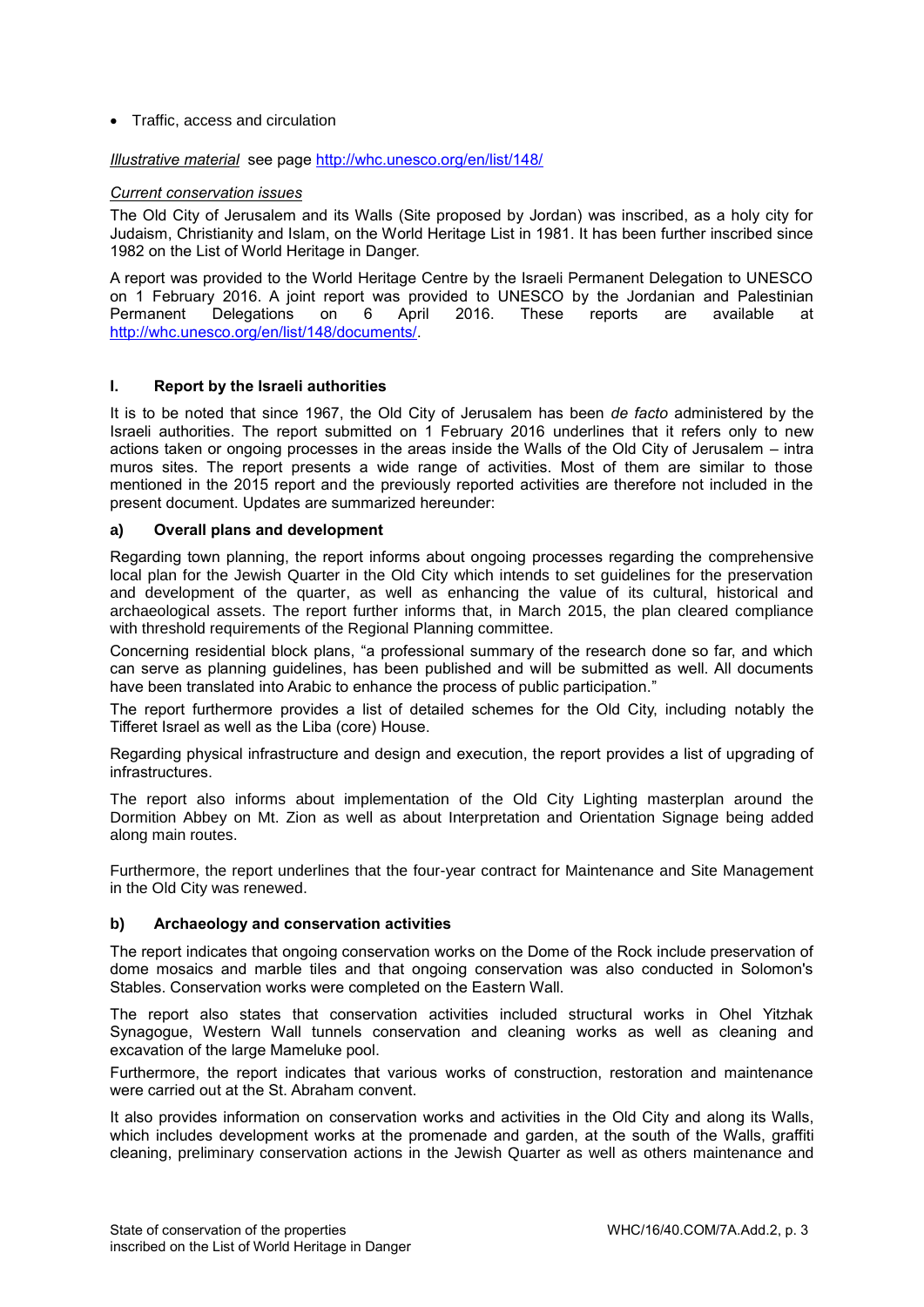restoration works and mentions "excavation along the foundations of the Western Wall (…) which will help understand the building procedure of the Temple Mount".

The report informs about archaeological research excavations in the Jerusalem Archaeological Park at the Western Wall foundations and at the Western Wall Tunnels.

The report also provides a list of several reported excavations referred to as "salvage excavations" at the Strauss building; in the Jewish Quarter; in the Moslem Quarter; in the Christian Quarter; in the Armenian Quarter, as well as at the Herodian Hall.

Finally, the report provides a list of tourism and cultural events that were organized.

#### **II. Report by the Jordanian and Palestinian authorities**

The report was submitted on 6 April 2016. It provides information based on the observations and reports of the Jordanian Jerusalem Awqaf and the Jordanian National Committee for World Heritage. It presents activities undertaken by the Jordanian Jerusalem Awqaf and information on measures undertaken in the Old City, reiterating the concern of the Jordan and Palestinian authorities on these matters.

The content of report is summarized below:

#### **a) Renovation and Conservation activities**

The report refers to alleged prevention of the Jordanian Jerusalem Awqaf, from performing emergency restorations and stabilization measures to historical structures and to the Mughrabi Gate Pathway.

Furthermore, the report presents a detailed list of activities and projects undertaken by the Hashemite Fund for the Restoration of Al-Aqsa Mosque and the Hashemite Restoration Committee notably on the Dome of the Rock, the dome and columns of the Al-Jame' Al-Aqsa (the Qibli Mosque) as well as in the Marwani Mosque.

The report also indicates that "renovating part of the Eastern Wall of Al-Aqsa Mosque / Al-Haram Al-Sharif has been stopped although it is one of the urgent projects needed to conserve the historic wall, which is also the eastern wall of the Old City of Jerusalem". The report also indicates alleged new damages on two Mamluk wooden gates of Al-Jame' Al-Aqsa / the Qibli Mosque that were restored recently.

#### **b) Archaeology**

This chapter of the report includes several sections which describe constructions, excavations and reported intrusive tunneling actions in and around the Old City<sup>1</sup>, in particular in the areas of the Western Wall and in Silwan. Of particular concern to the Jordanian and Palestinian authorities are intrusive constructions, tunneling and underground excavations. The report also mentions the plan to open a parking lot on the site of Nea Maria Church, in the southern part of the Old City of Jerusalem a few meters away from the Nabi Dawoud Gate.

In addition, the report provides several examples of construction projects in the Old City of Jerusalem, in a manner that negatively affects the function, visual view and skyline of the Old City. The report expresses concern related to alleged aggressions against religious sites and prayer places.

The report also refers to the Resolutions and Decisions taken in this regard by the United Nations notably.

#### **c) Recommendations**

l

Finally the report adresses several recommendations notably with a view to ensure the implementation of Resolutions and Decisions taken by UNESCO.

<sup>1</sup> The issue of the archaeological excavations carried out since 1967 in the Old City of Jerusalem is also the subject of consideration by the Governing Bodies of UNESCO. These archaeological campaigns are in contradiction with article VI. 32 of the 1956 New Delhi *Recommendation on International Principles Applicable to Archaeological Excavations,* related to excavations in an occupied territory.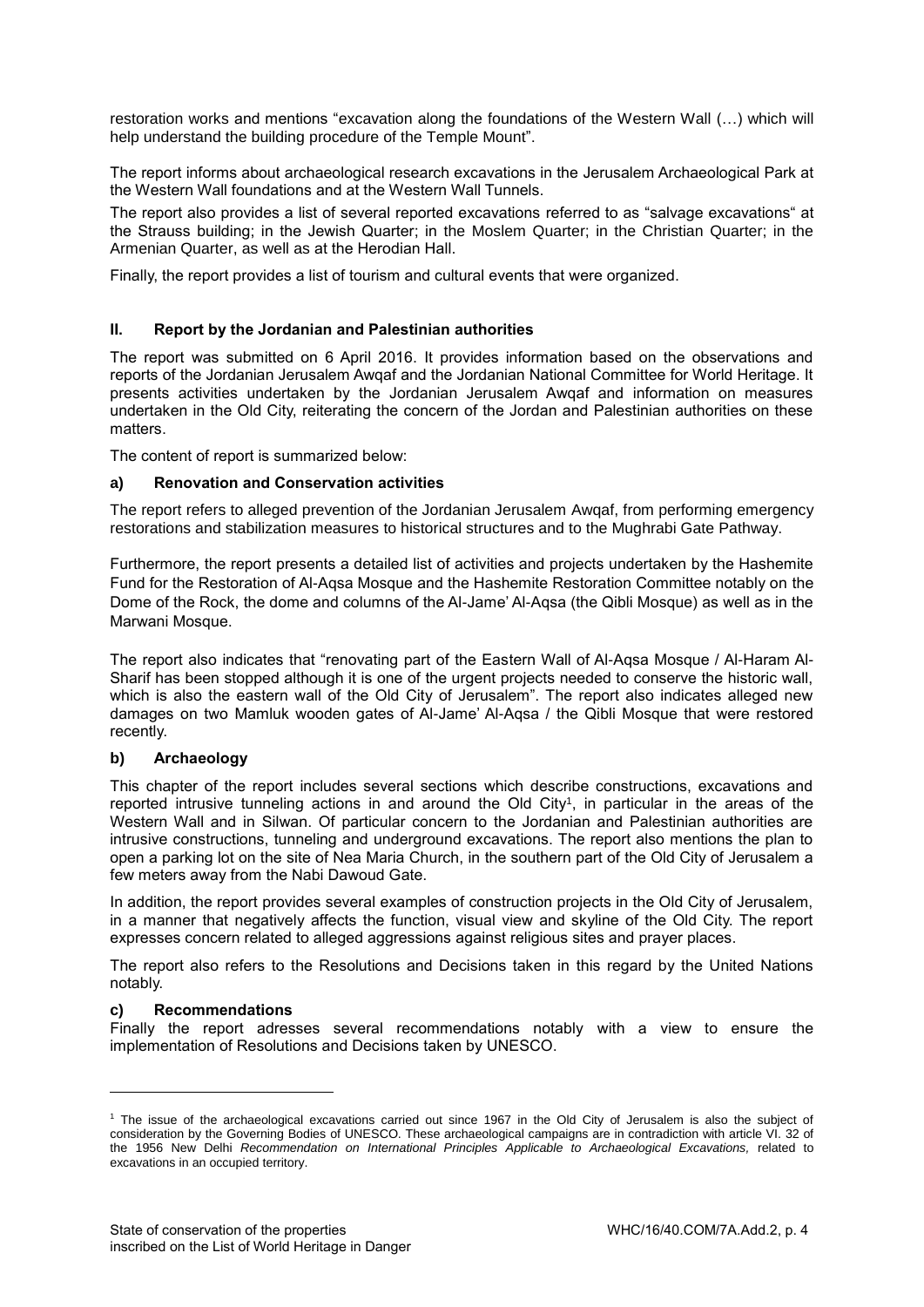#### **III. The Mughrabi Ascent**

#### **a) Expert meeting**

Since its 31st session (Christchurch, 2007), the World Heritage Committee has repeatedly asked "the World Heritage Centre to facilitate the professional encounter at the technical level between Israeli, Jordanian and Waqf experts to discuss the detailed proposals for the proposed final design of the Mughrabi ascent, prior to any final decision." (Decision **31 COM 7A.18**). Two such meetings took place in Jerusalem on 13 January and 24 February 2008.

UNESCO convened a technical meeting at its Headquarters in 2012, however neither examination nor discussion to reach a consensus on the design of the Mughrabi Ascent could take place on this occasion.

Another meeting was foreseen to take place at the World Heritage Centre in May 2013, however not all the parties concerned were in a position to attend.

Since then, the World Heritage Committee deplored the fact that the meeting of experts on the Mughrabi Ascent had not taken place.

In case it would take place, the Secretariat will be reporting on such a meeting to the World Heritage Committee accordingly, either through an Addendum or orally.

#### **b) Conservation**

The information provided in the report by the Jordanian and Palestinian authorities underlines reported "continued concrete constructions and irreversible demolition of major parts of the Mughrabi Gate Pathway (MGP)" in 2014-2015. It refers notably to reported extensive underground tunneling beneath the MGP remains, removal of Historic remains, as well as expansion of new prayer areas. It further indicates that many new constructions and excavations have been continuing through 2015.

#### **IV. UNESCO operational projects**

The Norwegian Government and UNESCO signed in December 2011 an agreement for the project "Ensuring the sustainability of the Centre for the Restoration of Islamic Manuscripts of the Haram al-Sharif in Jerusalem" to build capacities of the staff of the Centre in the preservation of Islamic manuscripts. The stakeholders are currently discussing the possible new phase of the project to be implemented beyond 2016.

The project "Safeguarding, Refurbishment and Revitalization of the Islamic Museum of the Haram al-Sharif and its Collection" started in 2008 with funding from the Kingdom of Saudi Arabia. The project is currently on hold as it requires additional funding to complete the proposed museographical and scenographical planning, which was approved in March 2015 by the Awqaf authorities. A follow-up mission took place in June 2015. The re-opening of the Museum depends on the availability of funds, and is foreseen beyond 2016.

#### **V. Reactive Monitoring mission**

The World Heritage Committee requested at its 34th (Brasilia, 2010), 35th (UNESCO, 2011), 36th (Saint Petersburg, 2012) sessions respectively, "a joint World Heritage Centre/ICCROM/ICOMOS Reactive Monitoring mission to the property as referred to in the *Operational Guidelines* to assess and advise on progress made in the implementation of the Action Plan and, in cooperation and consultation with the concerned parties, to identify appropriate operational and financial mechanisms and modalities to strengthen technical cooperation with all concerned parties in the framework of the Action Plan". However, no agreement could be reached between the concerned parties on the Terms of Reference of the mission which was planned to take place in May 2013.

Since then, the World Heritage Committee has reiterated the request of the dispatch of the mission. In case it would take place, the Secretariat will be reporting on such a mission to the World Heritage Committee accordingly, either through an Addendum or orally.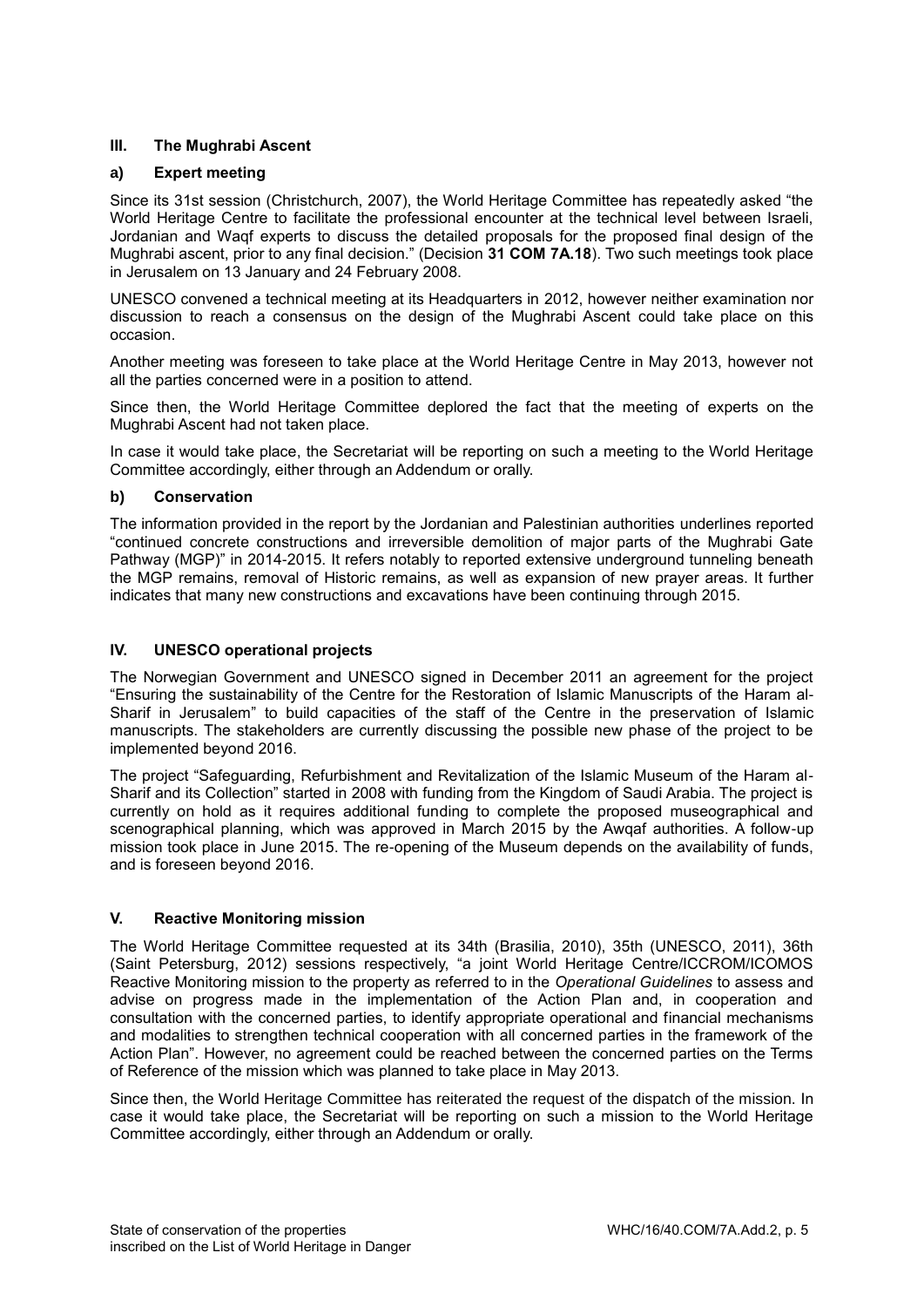#### **VI. Reinforced Monitoring Mechanism**

The "Reinforced Monitoring Mechanism", requested by the UNESCO Executive Board at its 176th session and by the World Heritage Committee at its 31st session (Christchurch, 2007), has been applied to the Mughrabi Ascent since then. Consequently, nine reports were prepared by the World Heritage Centre and forwarded to the concerned parties and the members of the World Heritage Committee. At its 35th session (UNESCO, 2011), the World Heritage Committee decided to expand the mechanism to the entire Old City of Jerusalem and, thus, six reports were prepared respectively in December 2011, March 2012, February 2013, March 2014, April 2015 as well as in April 2016 and transmitted to the members of the World Heritage Committee and the concerned parties.

## *Draft Decision: 40 COM 7A.13*

*The Draft Decision will be presented to the World Heritage Committee during the session.*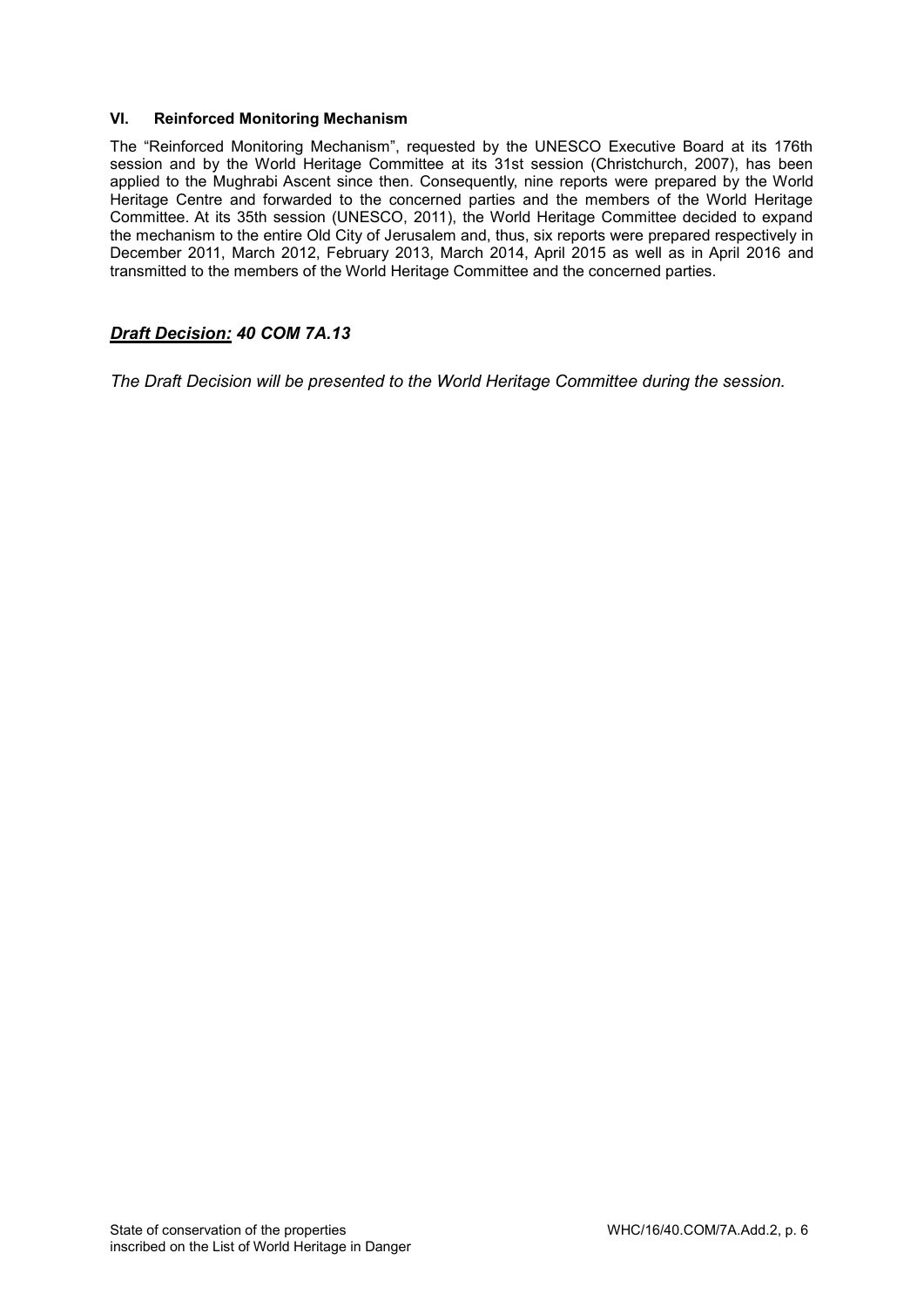# <span id="page-7-0"></span>**NATURAL PROPERTIES**

# <span id="page-7-1"></span>**AFRICA**

# <span id="page-7-2"></span>**46. Niokolo-Koba National Park (Senegal) (N 153)**

*Year of inscription on the World Heritage List* 1981

*Criteria* (x)

*Year(s) of inscription on the List of World Heritage in Danger* 2007-present

*Threats for which the property was inscribed on the List of World Heritage in Danger*

- Poaching
- Livestock grazing
- Dam construction project at Sambangalou

*Desired state of conservation for the removal of the property from the List of World Heritage in Danger*  Adopted, see page<http://whc.unesco.org/en/decisions/4087>

*Corrective measures identified*  Adopted, see page<http://whc.unesco.org/en/decisions/4087>

*Timeframe for the implementation of the corrective measures*  Adopted, see page<http://whc.unesco.org/en/decisions/6232>

*Previous Committee Decisions* see page [http://whc.unesco.org/en/list/153/documents/](http://whc.unesco.org/en/list/153/documents)

*International Assistance*  Requests approved: 8 (from 1982-2015) Total amount approved: USD 177,125 For details, see page [http://whc.unesco.org/en/list/153/assistance/](http://whc.unesco.org/en/list/153/assistance)

*UNESCO Extra-budgetary Funds*  N/A

*Previous monitoring missions*  2001, 2007 and 2010: Joint World Heritage Centre / IUCN Reactive Monitoring missions. 2015: IUCN Reactive Monitoring mission

*Factors affecting the property identified in previous reports* 

- Poaching, capture and relocation of wildlife
- Drying up of ponds and invasive species
- Illegal logging
- Livestock grazing
- Road construction project
- Potential dam construction
- Potential mining exploration and exploitation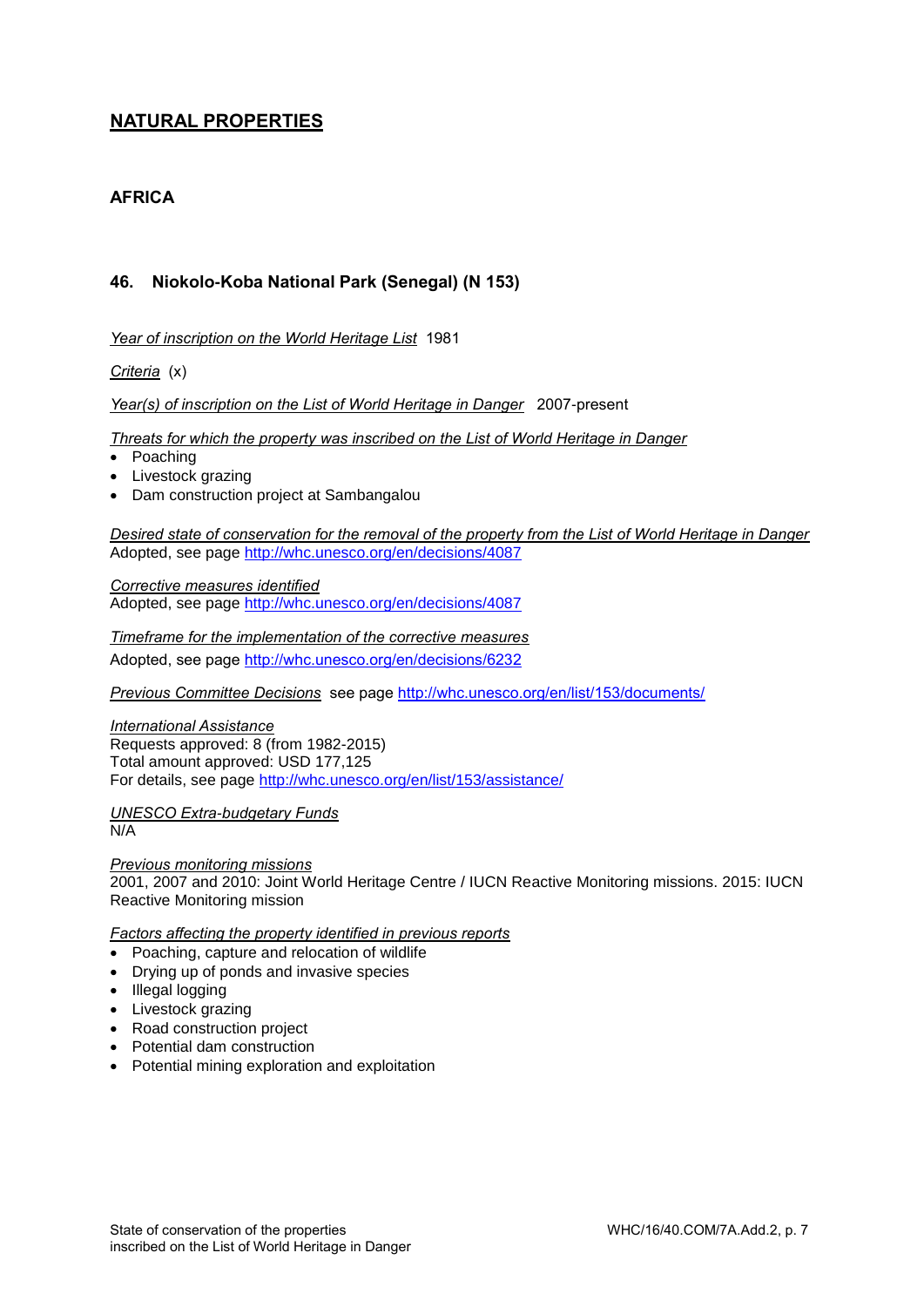#### *Illustrative material* see page<http://whc.unesco.org/en/list/153/>

#### *Current conservation issues*

On 4 February 2016, the State Party submitted a report on the state of conservation of the property, available at [http://whc.unesco.org/en/list/153/documents/.](http://whc.unesco.org/en/list/153/documents/) The report contained the following information:

- The surveillance mechanism has been reinforced with the recruitment of 25 technical agents. The capacity building of staff has been focused on training in the use of GPS and wildlife census;
- Rehabilitation work continues to open up the network of trails including their signage, the repair of campsites and the updating of information boards. The opening up of trails in the area around Mount Assirik, that provides shelter to an important number of large wildlife is foreseen for 2016;
- In 2015, the surveillance mechanism enabled control of all the strategic points of the property in the combat against illegal activities. 35 delinquents were arrested, including eight poachers and 22 gold prospectors;
- The restoration of the ponds continues in the framework of the combat against the invasive species *Mimosa pigra*;
- Four additional types of ecological monitoring have been introduced, including photographic traps, monthly monitoring using a vehicle, a monthly counting of mammals and birdlife at fixed locations and twice yearly censuses of off-road pedestrian trails. Observations made by the agents and visitors are also recorded;
- The control of vehicles using the N°7 national road (N7) was maintained and reinforced with the increase of staff at the control posts of Niokolo and Diénoudiala;
- The guard post at Mako benefited from an increase in staff from 5 to 10 agents and the allocation of three new motorcycles to strengthen the combat against gold prospecting in this sector;
- The extraction of basalt in the Mansadala quarry inside the property continues;
- Funding for the Sambangalou dam project has been settled. At the current stage of the project, the State Party does not foresee a specific impact study on the dam as regards the Outstanding Universal Value of the property. Other studies will take into account the compensatory measures of the property, if need be.

On 27 October 2015, the State Party submitted the report of the environmental and social impact study (ESIS) on the Mako gold prospection project.

#### *Analysis and Conclusions of the World Heritage Centre and IUCN*

The efforts undertaken by the State Party in the implementation of the updated corrective measures adopted by the Committee at its 39<sup>th</sup> session (Bonn, 2015) should be warmly welcomed. However, the State Party report lacks detailed information regarding the implementation of some of these corrective measures, in particular the strengthening of the anti-poaching mechanism based on aerial measures (according to the means available), implementation of alternative measures for the ponds as watering points in the property, the development of grazing land and watering points in the village territories to minimize encroachment of livestock inside the property and the improvement of boundary marking of the property.

More details are still necessary concerning the ecological monitoring programme of the Park, to ensure suitability for the monitoring of indicators for the Desired State of Conservation for the removal of the property from the List of World Heritage in Danger (DSOCR). Furthermore, this ecological monitoring programme must be integrated into the management plan of the Park, to be urgently updated and implemented. It is therefore recommended that the Committee request the State Party to submit to the World Heritage Centre the updated management plan, including a detailed ecological monitoring programme for examination by IUCN.

At the time of the 2015 mission, the State Party indicated that the permanent closure of the Mansadala basalt quarry, foreseen for September 2015, was delayed. Extraction activities continue today. It is recommended that the Committee request the State Party to ensure the permanent closure of the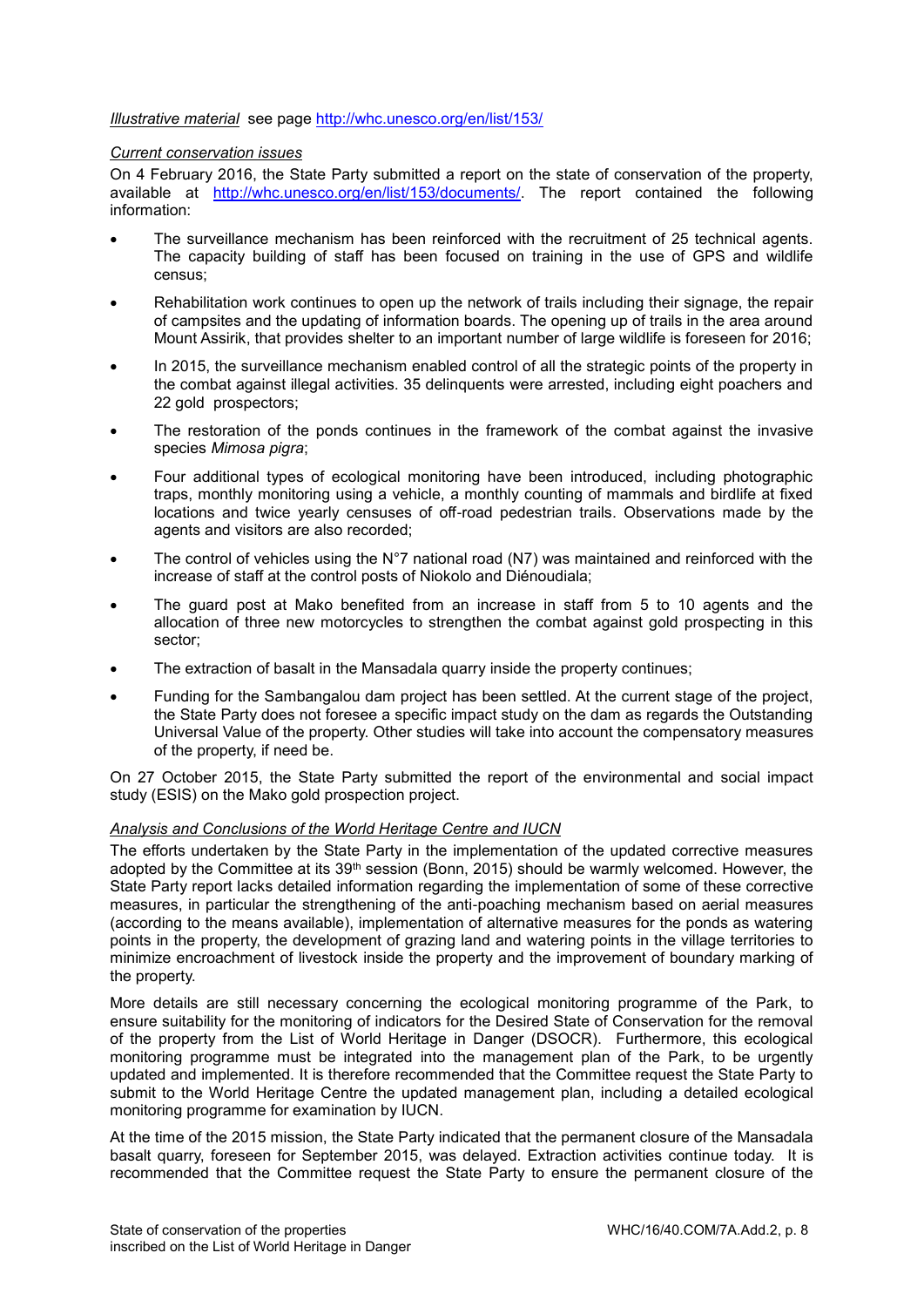quarry in conformity with the Committee request in its Decision **39 COM 7A.13** and the commitment undertaken by the State Party during the 2015 monitoring mission.

With regard to the Sambangalou dam project, the environmental impact studies (EIS) provided in 2010 indicate that this project would have important negative impacts on the OUV of the property including reduction of areas of forest galleries and Ronier Palm stands, fording of the river by large animals and the insufficient alimentation of water to the flood basins and ponds, as already noted by the 2010 mission. In view of the observation made by the 2015 mission concerning the continued drying up of the ponds, it is recommended that the Committee express its deep concern regarding the potential impacts of the said project and it reiterates its request to the State Party to assess the potential impacts of this project on the OUV of the property, and to submit a report of this study to the World Heritage Centre for examination by IUCN, prior to any decision regarding its implementation.

It is most regrettable that the State Party has provided no information on the current status of the gold prospection project at Mako. The ESIS of this project notes that no direct impact on the habitat inside the property is expected because the installation area of the project does not encroach on the property. However, IUCN reiterates the conclusion of the 2015 mission that the earlier studies carried out by the Society and its partners indicate that if the research permit is converted into an exploitation license, it could have direct important impacts on the OUV of the property, notably on the chimpanzees, lions, elephants and the Derby eland that have all been observed in the property, in the immediate vicinity of the project. It must be recalled that the chimpanzee uses the eastern part of the property as well as the area of the proposed project. As such, all loss of habitat in the area of the project would have a direct impact on these chimpanzees and therefore on the OUV of the property. The ESIS of the project wrongly classifies the permanent loss of the chimpanzee as an indirect impact. Moreover, indirect impacts of moderate importance are expected, notably the increase in the risk of poaching, gold prospection and fragmentation of habitats due to migration. The commitment of the Society to avoid, minimize and mitigate all impact of the project on the OUV of the property is commendable. However, it should be noted that any loss of OUV cannot be compensated. In the ESIS it is evident that the permanent loss of habitat of the chimpanzee is unavoidable if the research permit is converted into an exploitation license. The permanent loss of habitat of the chimpanzee, even outside the property, would therefore represent an additional degradation of its OUV, specifically concerning the conditions of integrity. It is thus recommended that the Committee request the State Party not to approve the project in its current conception, in conformity with the corrective measure adopted by the Committee at its 39th session, which requests the "prohibition of any extractive activity (…..) within the property, as well as outside of the property insofar as such an activity could have a negative impact on the Outstanding Universal Value of the property (OUV), including conditions of integrity"

Finally, it is recommended that the property be retained on the List of World Heritage in Danger.

# *Draft Decision: 40 COM 7A.46*

*The World Heritage Committee,* 

- *1. Having examined Document WHC/16/40.COM/7A.Add.2,*
- *2. Recalling Decision 39 COM 7A.13, adopted at its 39th session (Bonn, 2015),*
- *3. Warmly welcomes the efforts undertaken by the State Party in the implementation of the corrective measures, but considers that further efforts should be made to implement all the corrective measures updated at its 39th session;*
- *4. Strongly regrets that the State Party has provided no information on the current status of the gold prospection project at Mako and notes with concern that the environmental and social impact study (ESIS) of the project indicates that indirect impacts of moderate importance are expected, such as the increase in the risk of poaching, gold prospection and the fragmentation of habitat, as well as the permanent loss of the chimpanzee habitat outside the property;*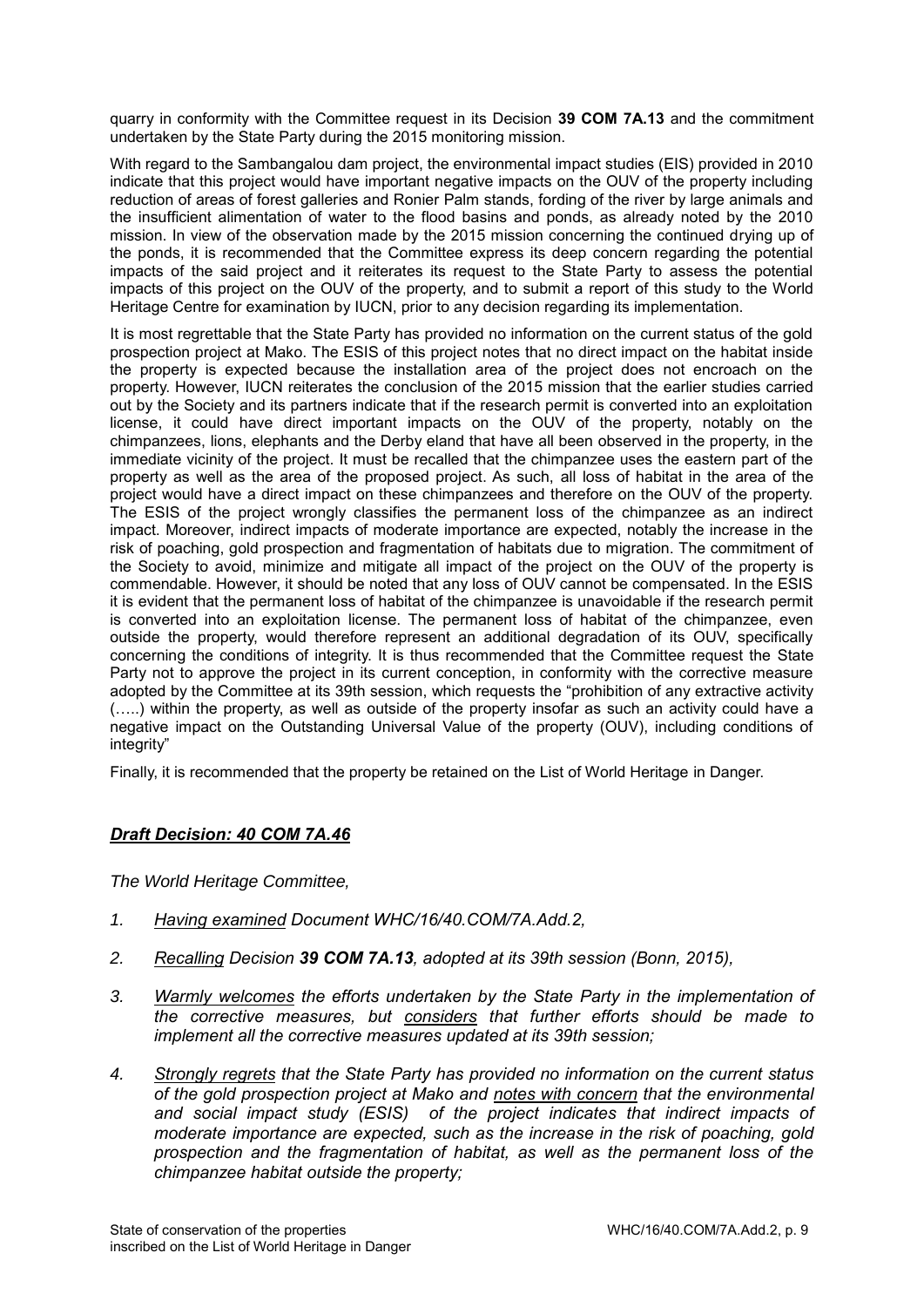- *5. Considers that the loss of chimpanzee habitat, even outside the property, represents a direct impact on the Outstanding universal value (OUV) of the property, particularly with regard to conditions of integrity and would therefore risk further degradation of the already fragile OUV;*
- *6. Requests the State Party not to grant approval to the gold prospection project at Mako in its current conception, in conformity with its Decision 39 COM 7A.13, which requests the prohibition of any extractive activity outside of the property insofar as such an activity could have a negative impact on the OUV of the property;*
- *7. Urges the State Party to ensure the permanent closure of the Mansadala basalt quarry by 2018, in accordance with the request of the Committee in its Decision 39 COM 7A.13;*
- *8. Expresses its deep concern as regards the potential impacts of the Sambangalou dam project on the OUV of the property, in particular the reduction of the areas of forest galleries and Ronier Palm stands in the property, river fording by large wildlife and insufficient water supply to the flood basins and ponds in the property, especially with regard to the continuing drying up of the ponds, and reiterates its request to the State Party to submit a specific study of the impacts of the Sambangalou dam project on the OUV of the property, in accordance with the "IUCN Advisory Note on World Heritage: an environmental assessment" prior to any decision on its construction, conformity with Paragraph 172 of the* Operational Guidelines;
- *9. Also requests the State Party to urgently update and implement the management plan for the property, integrating the updated and detailed ecological monitoring programme, to enable monitoring of the indicators for the Desired state of conservation for removal of the property from the List of World Heritage in Danger (DSOCR), and further requests the State Party to provide an electronic version and three printed copies of the revised management plan for examination by the World Heritage Centre and IUCN;*
- *10. Requests furthermore the State Party to submit to the World Heritage Centre, by 1 February 2017, an updated report on the state of conservation of the property and the implementation of the above, for examination by the World Heritage Committee at its 41st session in 2017;*
- *11. Decides to retain Niokolo-Koba National Park (Senegal) on the List of World Heritage in Danger.*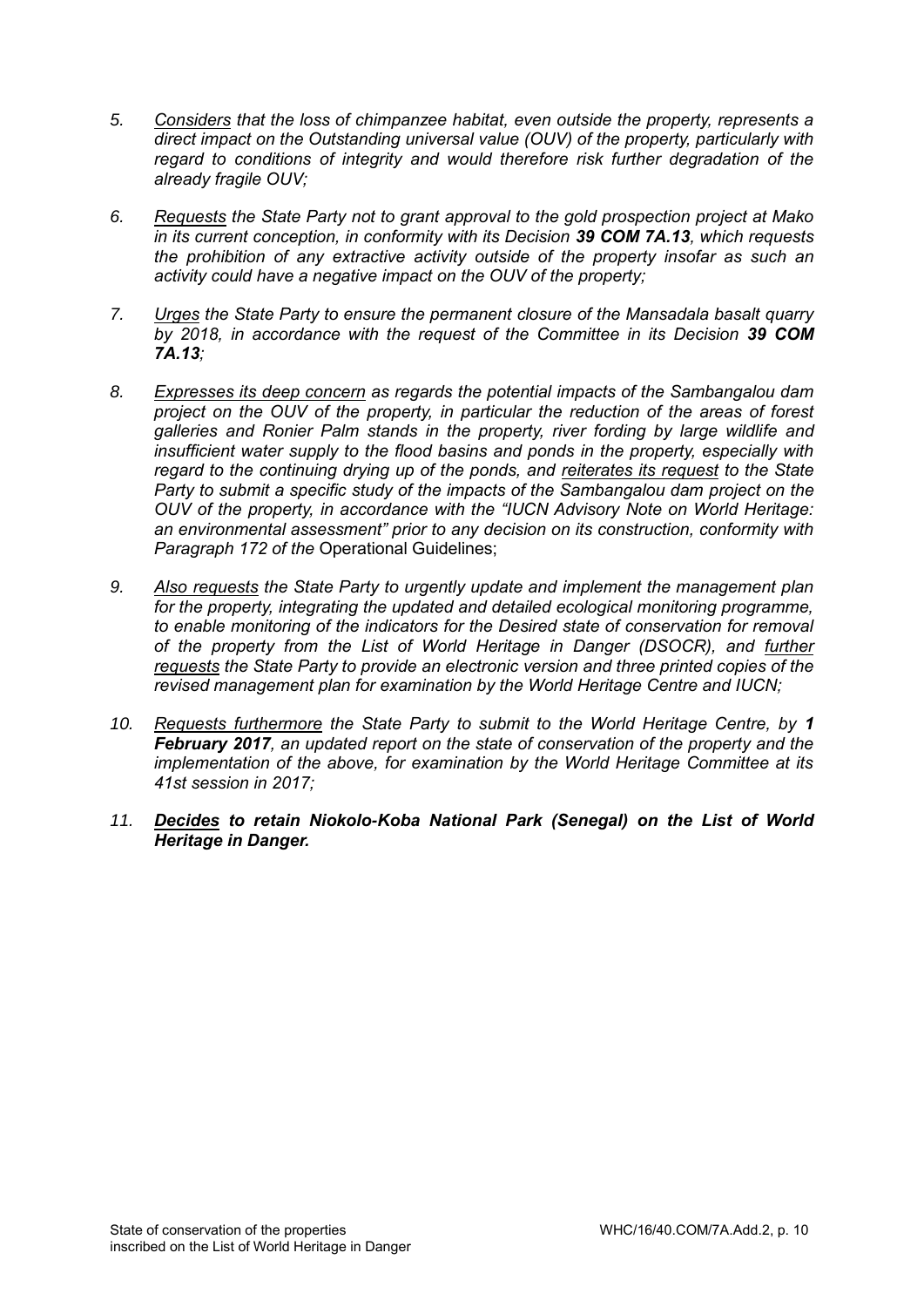# <span id="page-11-0"></span>**ASIA-PACIFIC**

# <span id="page-11-1"></span>**49. East Rennell (Solomon Islands) (N 854)**

#### *Year of inscription on the World Heritage List* 1998

*Criteria* (ix)

#### *Year(s) of inscription on the List of World Heritage in Danger* 2013-present

#### *Threats for which the property was inscribed on the List of World Heritage in Danger*

- Logging
- Invasive species
- Over-exploitation of coconut crab and other marine resources
- Climate change
- Legislation, management planning and administration of the property

#### *Desired state of conservation for the removal of the property from the List of World Heritage in Danger*  In progress

*Corrective measures identified*  In progress

*Timeframe for the implementation of the corrective measures* 

Not yet identified

*Previous Committee Decisions* see page [http://whc.unesco.org/en/list/854/documents/](http://whc.unesco.org/en/list/854/documents)

#### *International Assistance*

Requests approved: 2 (from 2006-2012) Total amount approved: USD 56,335 For details, see page [http://whc.unesco.org/en/list/854/assistance/](http://whc.unesco.org/en/list/854/assistance)

#### *UNESCO Extra-budgetary Funds*

Total amount granted: USD 56,000, Netherlands Funds-In-Trust: Technical Support to East Rennell

#### *Previous monitoring missions*

March – April 2005: UNESCO/IUCN Monitoring mission; October 2012: IUCN Reactive Monitoring mission; November 2015: World Heritage Centre/IUCN Advisory mission

#### *Factors affecting the property identified in previous reports*

- Changes to oceanic waters
- Commercial hunting
- Fishing/collecting aquatic resources
- Forestry/wood production, Logging
- Invasive/alien terrestrial species
- Storms
- Mining
- Commercial fishing (issue resolved)
- Over-exploitation of coconut crab and other marine resources
- Legislation, management planning and administration of the property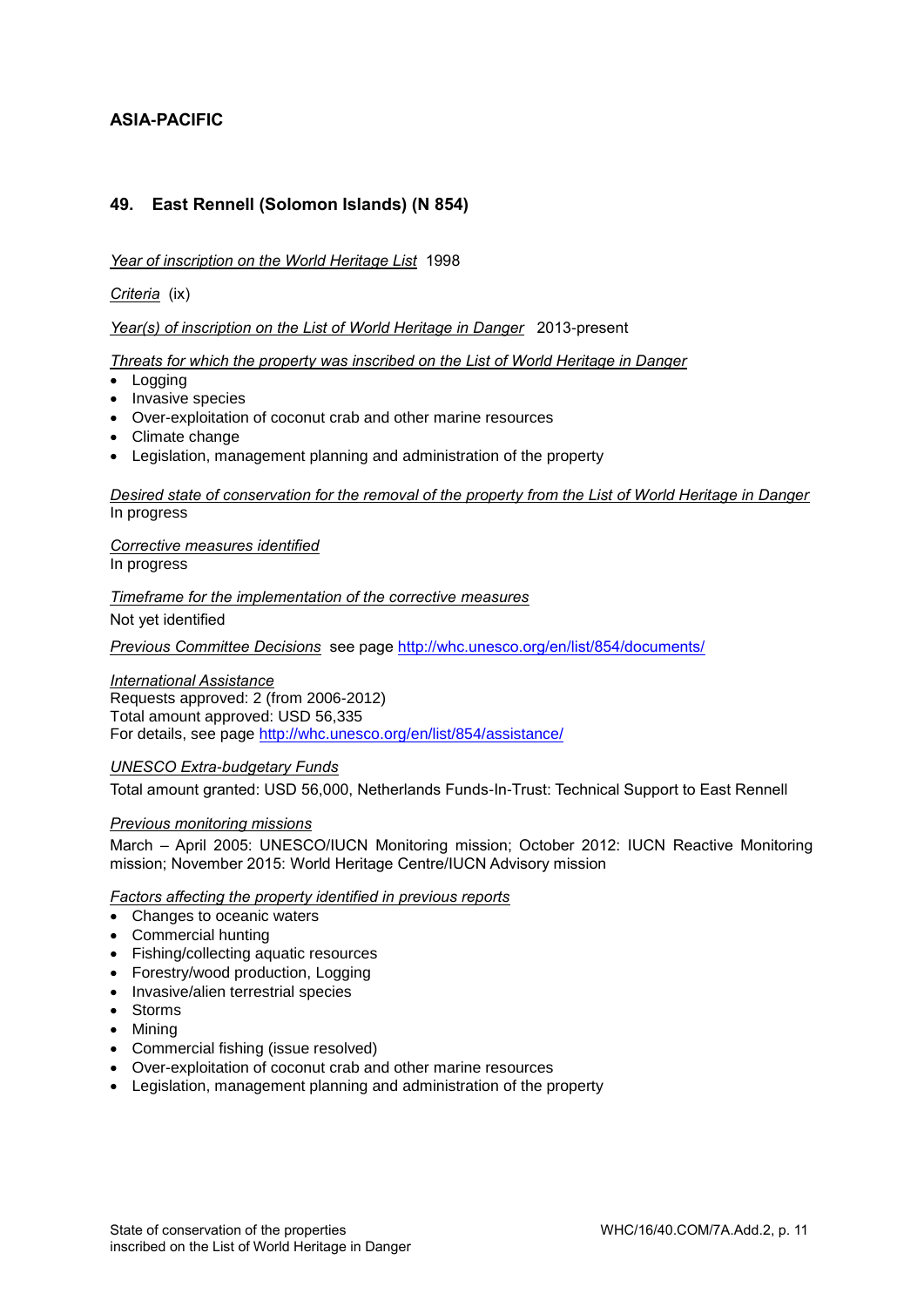#### *Illustrative material* see page<http://whc.unesco.org/en/list/854/>

#### *Current conservation issues*

The State Party did not submit a report on the state of conservation of the property. With the support of the Government of Flanders, a joint World Heritage Centre/IUCN Advisory mission visited the property in November 2015 and assisted the State Party with the development of the Desired state of conservation for the removal of the property from the List of World Heritage in Danger (DSOCR). While a proposal for the DSOCR was prepared in consultation with the local stakeholders and sent to the State Party for consideration, it was not officially submitted by the State Party and therefore is not presented for adoption by the World Heritage Committee. A copy of an Environmental Impact Assessment (EIA) for a bauxite mining project in West Rennell was received during the joint World Heritage Centre/IUCN Advisory mission.

In February 2016, a technical workshop was organized by the International Centre on Space Technologies for Natural and Cultural Heritage under the auspices of UNESCO (HIST, China) with financial support from the Netherlands Funds-In-Trust and with participation of the State Party representatives and the World Heritage Centre. The main objective of the meeting was to gather and analyse satellite images of Rennell Island to identify the changes in forest and vegetation cover within the property and on the entire Rennell Island.

#### *Analysis and Conclusions of the World Heritage Centre and IUCN*

In the absence of a report on the state of conservation of the property, progress achieved by the State Party towards the implementation of the Committee's requests and the recommendations of the 2012 Reactive Monitoring mission cannot be evaluated. It is therefore recommended that the Committee reiterate its requests to the State Party with regards to threats arising from logging and invasive species, as well as the revision of the management plan for the property.

It is noted that an EIA for one of the proposed bauxite mining projects has been provided to the Advisory mission in 2015. However, it should be recalled that the Committee requested the State Party to undertake EIAs for all plans for bauxite mining. It is recommended that the Committee request the State Party to provide detailed information on all proposed bauxite mining projects on Rennell Island, including the EIAs of each project, as well as an assessment of their potential cumulative impacts on the OUV of the property. It is further recommended that the Committee reiterate its request to the State Party to defer consideration of bauxite mining license applications until the new management plan for the property has been approved and is being implemented.

The technical workshop organised by HIST is welcomed and its conclusions are noted, in particular that unspoiled forest cover remains at 95% of land area within the property and at 90% in other parts of Rennell Island and that no logging has occurred within the property. The results obtained will enable the establishment of baseline data on forest and vegetation cover within the property which can be used to monitor this indicator in the future, including within the framework of the DSOCR. It is recommended that the Committee request the State Party to draw on the results of the Advisory mission and the technical workshop to finalize the DSOCR and to submit it to the World Heritage Centre, by 1 February 2017, for adoption by the Committee at its 41st session.

It should be further noted that without a short-term development of alternative income generating mechanisms that derive benefits from the conservation of the property's Outstanding Universal Value (OUV), bauxite mining and selective logging will remain the most important potential sources of income for local communities on East Rennell. It is therefore recommended that the Committee recommend the State Party to develop an Action Plan which would prioritize alternative income generating mechanisms for local communities and to attract international partners and support to protect the OUV of the property.

It is finally recommended that the Committee retain the property on the List of World Heritage in Danger.